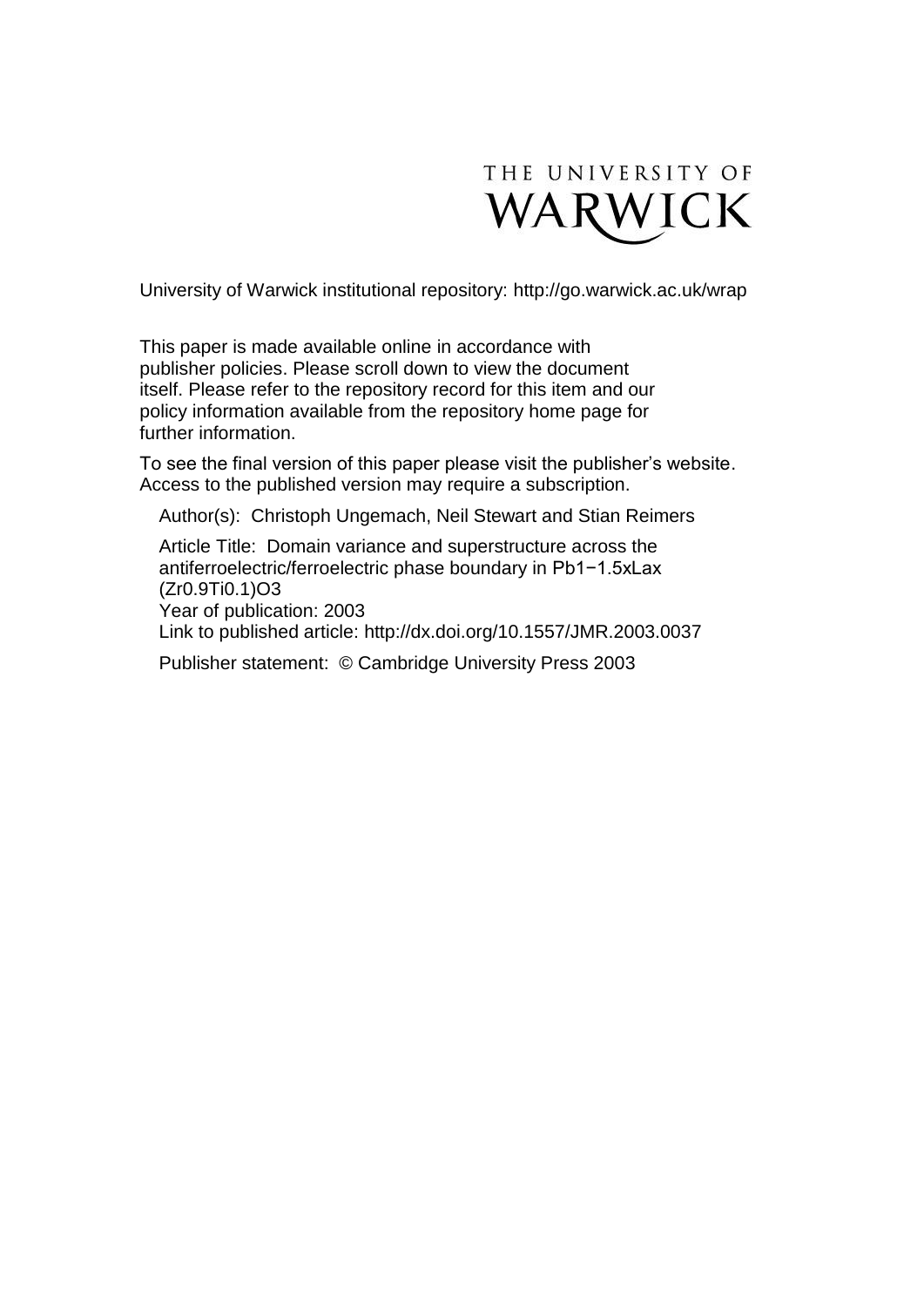# **Domain variance and superstructure across the antiferroelectric/ferroelectric phase boundary in**  $Pb_{1-1.5x}La_{x}(Zr_{0.9}Ti_{0.1})O_{3}$

Jesper Knudsen, D.I. Woodward, and Ian M. Reaney

*Department of Engineering Materials, Sir Robert Hadfield Building, University of Sheffield, Mappin St., Sheffield S1 3JD, United Kingdom*

(Received 31 July 2002; accepted 14 October 2002)

Transmission electron microscopy, x-ray diffraction, relative permittivity as a function of temperature, and polarization versus field loops were used to study the antiferroelectric/ferroelectric (AFE/FE) phase boundary in  $Pb_{1-1.5}La_{1}Zr_{0.9}Ti_{0.1}O_{3}$ (PLZT, 100*x*/90/10) ceramics. X-ray diffraction and electrical measurements indicated a FE rhombohedral (R) to AFE tetragonal (T) phase transition between PLZT 2/90/10 and 4/90/10. Both phases exhibited superstructure reflections in electron-diffraction patterns at  $\frac{1}{2}$  [hkl] positions consistent with rotations of the octahedra in antiphase. Previously, neutron diffraction suggested that the FE<sub>R</sub> has an  $a^-a^-a^-$  tilt system (Glazer notation), in agreement with its macroscopic symmetry. By analogy, it is proposed that the  $AFE$ <sub>T</sub> phase has an  $a^0a^0c^-$  tilt system. The AFE phase was also characterized by incommensurate superstructure along pseudocubic  $\langle 110 \rangle_p$  directions, whereas the FE phase had extra commensurate superlattice reflections at  $\frac{1}{2}$ {*hk*0}<sub>p</sub> positions.  $\frac{1}{2}$ {*hk*0}<sub>p</sub> reflections are forbidden in both tilt systems, but their presence is explained by Pb ion displacements averaged along  $\langle 111 \rangle$  but with short coherence antiparallel components along  $\langle 110 \rangle$  directions. The antiparallel Pb displacements are coupled to an  $a^-b^-b^-$  ( $a \approx b$ ) monoclinic tilt system in the vicinity of the AFE/FE boundary.

# **I. INTRODUCTION**

In the PbZrO<sub>3</sub>–PbTiO<sub>3</sub> (PZT) solid solution, an antiferroelectric/ferroelectric (AFE/FE) phase boundary exists at Zr:Ti ratio approximately 96/4 (abbreviated PZT 96/4). At this boundary, switching from the AFE to the FE state using an applied field or stress induces large effective strains or charges. Commercial compositions are often doped with La, Nb, or Sn to broaden the phase transition and reduce the free energy difference between the AFE and FE phases.<sup>1,2</sup> Doping with La generally increases the stability of the AFE phase with respect to FE. The phase diagram for this system, shown in Fig. 1, was first reported by Haertling and Land in 1971.<sup>3</sup> The stabilization of the AFE state in La-doped PZT has been attributed to a disruption of the long-range dipolar interaction, suppressing the FE state, which has less effect on the AFE state at low La contents. At high La contents  $($  >4 at.%), the disruption is sufficient to additionally destabilize the AFE state resulting in the onset of "relaxor" behavior.<sup>4</sup>

The AFE phase in PLZT, commonly used for commercial compositions, has been ascribed a tetragonal ( $AFE_T$ ) rather than orthorhombic ( $AFE_O$ ) structure.<sup>5–7</sup> Recent work, however, has suggested that it is incommensurate ( $AFE_{T/In}$ ) with no unique crystal symmetry.<sup>8–10</sup> Instead, it contains a structural modulation parallel with some  $\langle 110 \rangle_p$  directions. (Note: subscript "p" indicates a pseudocubic structure.)

From electron diffraction studies, it has been suggested that the AFE/FE phase transition in pure PZT is accompanied by a transformation from antiphase to inphase rotations of O-octahedra.<sup>11–13</sup> The latter structural distortion was considered by the authors of Refs. 11 and 12 to give rise to  $\frac{1}{2}$ {*hk*0} reflections in the FE phase. However, to date, no structural refinement of neutron diffraction data has confirmed this hypothesis and only antiphase rotations have been found.<sup>14</sup> Therefore,  $PZT$ 90/10 has been ascribed an *a*<sup>−</sup> *a*− *a*<sup>−</sup> octahedral tilt system, according to the Glazer notation,  $15-17$  consistent with the rhombohedral FE distortion (*R*3*c*). The tilt system(s) in La-doped PZT is/are unknown.

In this investigation, macroscopic changes in structure and properties of  $Pb_{1-1.5x}La_xZ_{0.9}Ti_{0.1}O_3$  (PLZT 100*x*/90/ 10) are studied using x-ray diffraction (XRD), relative permittivity  $(\epsilon_r)$  versus temperature plots, and polarization versus field loops. Transmission electron microscopy (TEM) is used to investigate planar defects and domain variance associated with superlattice reflections.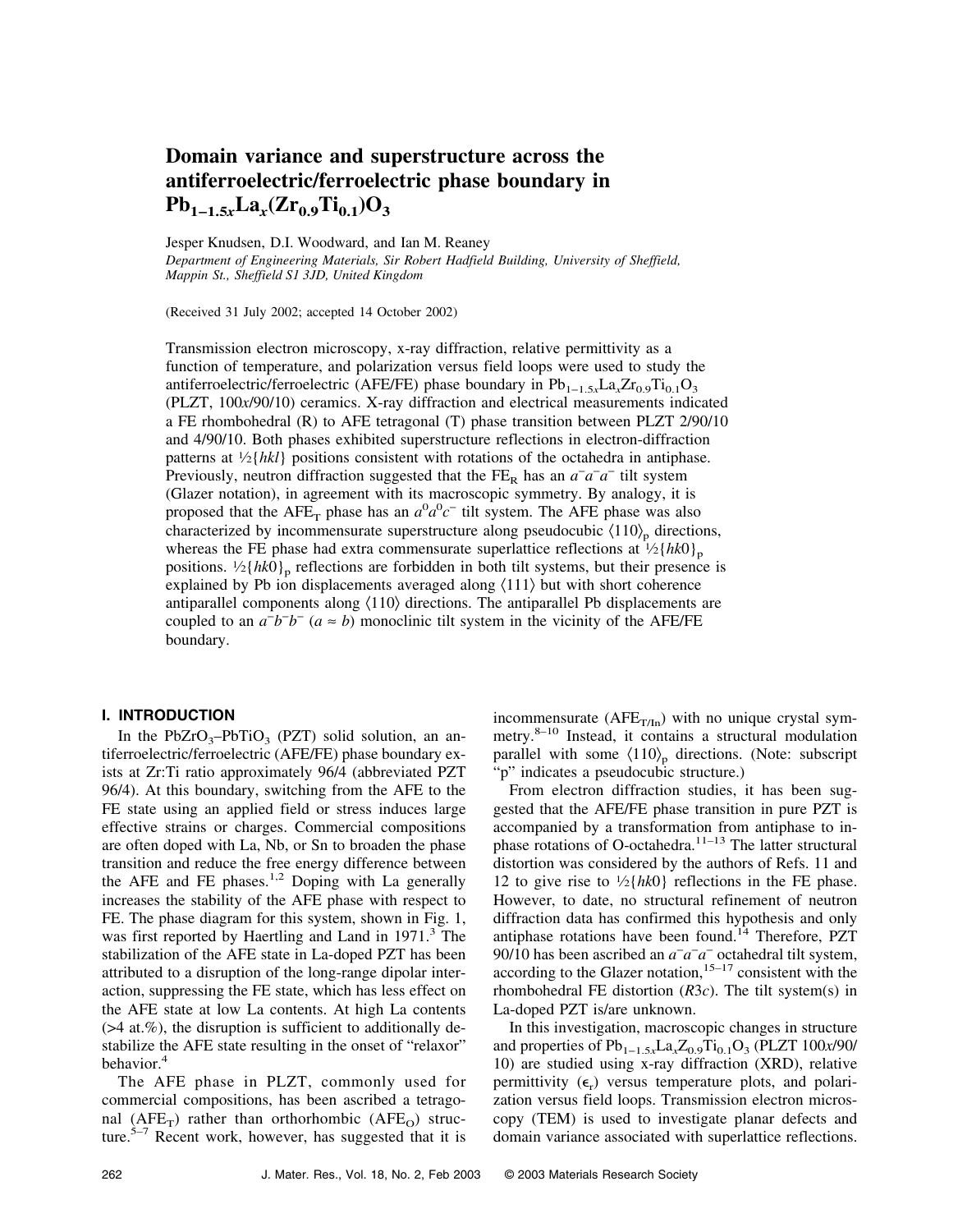

FIG. 1. PLZT phase diagram, after Haertling and Land.<sup>3</sup> Points indicate the compositions fabricated, PLZT  $100x/90/10$  ( $100x = 0, 2, 4$ , and 10). AFE = antiferroelectric,  $FE_{Rh}$  = ferroelectric rhombohedral,  $FE<sub>Tet</sub>$  = ferroelectric tetragonal, SFE = slim-loop ferroelectric, and  $PE_{Cubic}$  = paraelectric cubic.

## **II. EXPERIMENTAL**

#### **A. Sample preparation**

PLZT  $100x/90/10$  samples with  $100x = 0, 2, 4$ , and 10 were prepared by a conventional mixed oxide route using standard laboratory reagent grade starting powders (>99.9% purity). The La raw material was calcined for 2 h at 1000 °C and checked by XRD to ensure that pure  $La_2O_3$  was present before batching. The raw materials were mixed with 5 wt% excess PbO to act as a sintering aid and to compensate for the lead loss during sintering. Calcination was typically carried out at 850 °C for 6 h in a lidded alumina crucible, followed by crushing and sieving. The calcined powder was then attrition milled at 400 rpm for  $1\frac{1}{2}$  h with 2 wt% poly(ethylene glycol) (PEG, grade 10,000) binder added, dried, reground, and sieved. Submicron particle sized powders,  $d_{\text{mean}} \approx 0.6 - 0.8 \mu \text{m}$ , measured on a LS130 Coulter laser particle sizing device, were obtained through this route.

Pellets were uniaxial cold pressed in a steel die, embedded, and fully covered in granulated PZ powder and sintered at 1250 °C for 3 h in air in a lidded alumina boat to ensure a lead-rich atmosphere during sintering. Samples routinely achieved densities greater than 95% of theoretical.

## **B. X-ray diffraction**

Pellets were ground to a fine powder and sprinkled onto an acetate foil covered with vacuum grease. The foil was placed in a circular sample holder, which was rotated. XRD data were collected on a STOE STADI P (Darmstadt, Germany) diffractometer using Cu  $K_{\alpha 1}$  radiation ( $\lambda = 1.540562$  Å), a scanning range of 10–95° in 20, a scanning speed of  $2^{\circ}/$ min, and  $0.02^{\circ}$  in  $2\theta$  step size. Sietronics XRD Trace Processing software (Belconnen,

Australia) and STOE WinXPOW software (Darmstadt, Germany) were used to identify the peaks and phases present.

#### **C. Transmission electron microscopy**

TEM specimens were prepared by mounting a pellet onto a glass slide with thermosensitive resin and grinding to approximately  $20-30$   $\mu$ m. The 3.05-mm Cu support rings with a 1000- $\mu$ m hole were glued on to the disc, and excess material was chipped away from the ring edges using a razor blade. A Gatan (Pleasanton, CA) dual ion mill, operating at 6 kV, a total beam current of 0.6 mA, and at an incidence angle of 15° was used to thin the specimen to electron transparency. Samples were examined using JEOL 3010 (300 kV) (Tokyo, Japan) and Philips TECNAI (200 kV) (Eindhoven, The Netherlands) TEM microscopes.

#### **D. Electrical measurements**

Low-field, relative permittivity  $(\epsilon_r)$  as a function of temperature was measured at 1 kHz fixed frequency on a Hewlett Packard 4284A (Palo Alto, CA) Precision LCRmeter operating in conjunction with a computercontrolled furnace. Before measurement, each pellet surface was polished to eliminate any surface roughness or Pb deficiency encountered during sintering. Sputtered gold electrodes were then applied.

High-field polarization versus electric field (PE) hysteresis experiments were performed at room temperature under silicone oil using a computer-controlled generator, HP 33120A (Hewlett Packard, Palo Alto, CA), and a high-voltage amplifier, Trek 609D-6 (Trekinc, Medina, NY). A current amplifier, Stanford Research Systems model SR570 (Sunnyvale, CA), was used to measure the induced current, which was then integrated numerically to obtain the charge *Q* and thus the polarization *P*. The applied field and induced current were downloaded to the computer using a Tektronix TDS 420 DSO (Bracknell, United Kingdom). Ceramic pellets were ground to thin discs (approximately 0.6–0.7-mm thickness), which were representative of the bulk. Gold pasted electrodes were applied and fired-on at 800 °C. A frequency of 10 Hz was used for all samples with a maximum voltage of 4 kV.

#### **III. RESULTS AND DISCUSSION**

# **A. XRD, relative permittivity, and ferroelectric hysteresis**

Figure 2 shows the XRD patterns from PLZT 100*x*/ 90/10 where  $100x = 0, 2, 4,$  and 10. PZT 90/10 and PLZT 2/90/10 show splitting of the  $(111)_{p}$  peak, indicating a rhombohedral structure, although the latter exhibits only a shoulder, suggesting that the rhombohedral distortion decreases with increasing La content. In PLZT 4/90/10 and 10/90/10, the  $(200)_{\text{p}}$  rather than  $(111)_{\text{p}}$  peak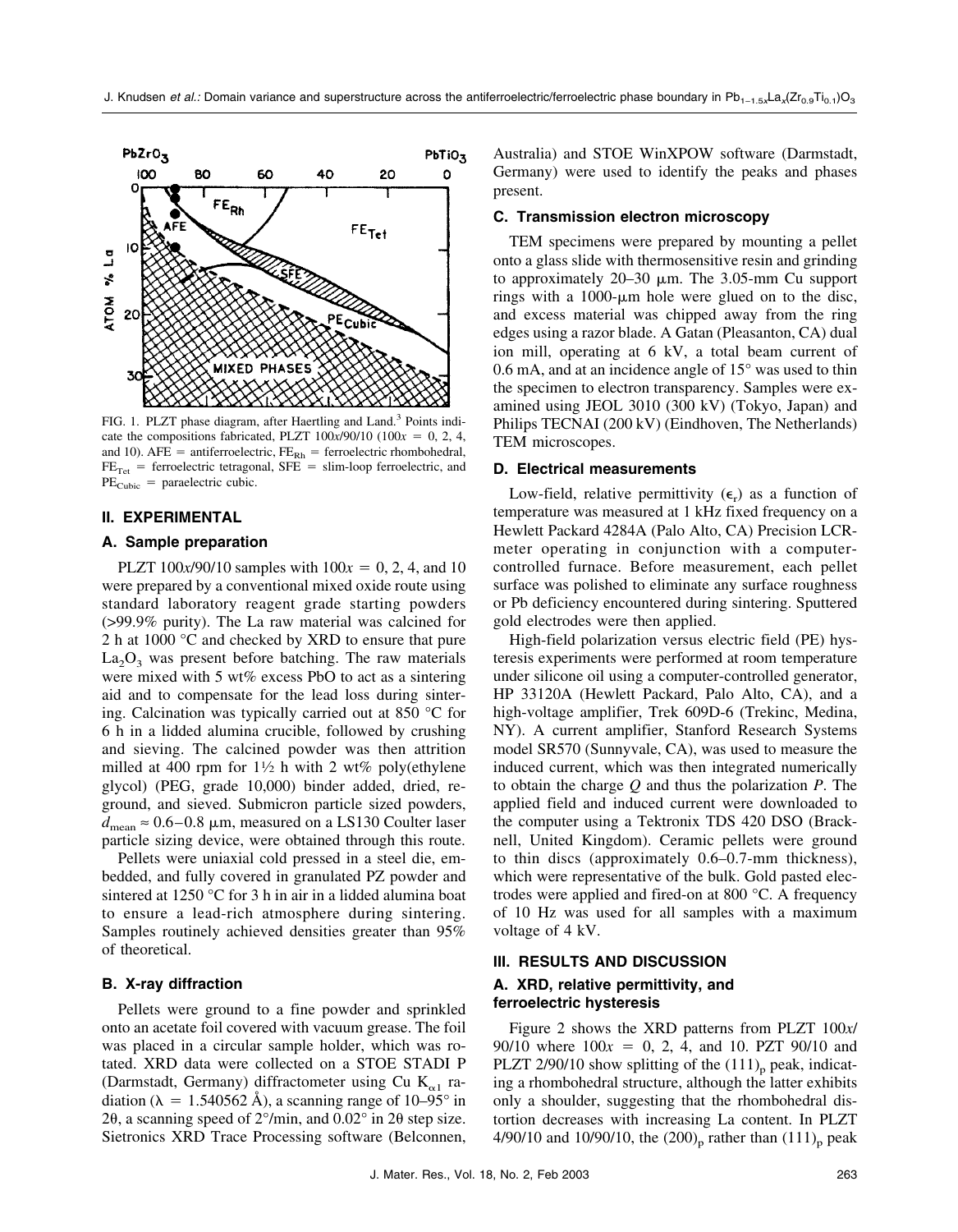is split, indicating a tetragonal distortion of the cation sublattice. Once again however, the distortion decreases with increasing La concentration. Relative permittivity versus temperature plots for all compositions on both heating and cooling at 2°/min are shown in Fig. 3. A decrease in  $T_c$  from 255 to 198 °C occurs (cooling curve) as La concentration increases from 0/90/10 to 2/90/10 but without a significant change in the magnitude of the permittivity maximum (approximately 23,000). Further decreases together with broadening of  $T_c$  are observed for PLZT 4/90/10 and PLZT 10/90/10 accompanied by a reduction in relative permittivity (approximately 1000). Figure 4 shows the PE hysteresis loops for PLZT 100 $x/90/10$ . For  $x = 0$  and 2, a classic square FE hysteresis loop is obtained whereas for  $x = 4$  and 10 the sample behaves as a linear dielectric, characteristic of a nonswitching AFE phase. The abrupt decrease in relative permittivity and the change in PE curve from classic FE to linear dielectric between PLZT 2/90/10 and PLZT 4/90/10 supports the XRD data that a structural phase boundary is present between these two compositions, as suggested by Haertling and Land.<sup>3</sup>



FIG. 2. XRD patterns of PLZT  $100x/90/10$  ( $100x = 0, 2, 4$ , and 10).  $(111)$ <sub>n</sub> peak splitting indicates a rhombohedral distortion for PZT 90/ 10 and PLZT  $2/90/10$ .  $(200)$ <sub>p</sub> peak splitting indicates a tetragonal distortion for PLZT 4/90/10 and PLZT 10/90/10.



FIG. 3.  $\epsilon$ <sub>r</sub> versus temperature plots for PLZT 100*x*/90/10 (100*x* = 0, 2, 4, and 10) on cooling. Temperatures at  $\epsilon_r$ (max) for all compositions are indicated.

## **B. Transmission electron microscopy**

# 1. PZT 90/10

The structural changes that occur between PZ and PZT 85/15 have been discussed by the authors of Refs. 4, 14, 15, 18, and 19. However, there is no consensus explanation for the observed changes in superlattice reflections across the AFE/FE phase boundary. Dai *et al.*<sup>12</sup> have suggested that there is a switch from antiphase to inphase tilting across the AFE/FE boundary which results in the replacement of  $\frac{1}{2}$ {*hkl*}<sub>p</sub> with  $\frac{1}{2}$ {*hk*0}<sub>p</sub> superlattice reflections. Ricote *et al.*<sup>14</sup> in agreement with earlier work on PZ-BaTiO<sub>3</sub> compositions by Reaney *et al.*,<sup>18</sup> refute this argument claiming that the  $\frac{1}{2}$ {*hk*0}<sub>p</sub> superlattice reflections observed in the FE phase arise from cation displacements and not inphase tilting. More recently, Watanabe and Koyama<sup>19</sup> have discussed the presence of an incommensurate phase related to an M-point condensation of a soft mode (Glazer<sup>16</sup>), associated with in-phase tilting.

Despite these contradictory interpretations, the type of domain structure and variance observed by each set of authors is identical. Here, the domain structure associated with La-doped PZT 90/10 is under investigation rather than PZT 95/5. However, for PZT 90/10, the superlattice reflections discussed by the above authors are too weak to image. Therefore a PZT 95/5 composition has also been studied. It is assumed that the source of the superlattice reflections in PZT 95/5 are the same and that any domain variance is consistent with PZT 90/10.

Figure 5(a) shows a bright-field (BF) TEM image of a typical domain structure observed in PZT 90/10. Figure 5(b) is a  $[011]_p$  zone axis diffraction pattern (ZADP) from a grain similar to that in Fig. 5(a). The strong reflections are indexed according to the simple perovskite lattice, and two distinct types of weak superlattice reflections are observed at  $\frac{1}{2}$ {*hkl*}<sub>p</sub> and  $\frac{1}{2}$ {0*kl*}<sub>p</sub>. The space group for this composition has been determined by x-ray and neutron diffraction as *R*3*c*. 14,15 It is a doubled unit cell with a rhombohedral distortion in which the O lattice may be described by the tilt system *a*<sup>−</sup>*a*<sup>−</sup>*a*<sup>−</sup>, according to Glazer.<sup>15</sup> For this tilt system, reflections at the  $\frac{1}{2}$ {*hkl*}<sub>p</sub> positions where either  $h \neq k$ ,  $k \neq l$ , or  $h \neq l$  are allowed. The lowest order reflections permitted are therefore  $(3/21/21/2)_{\text{p}}$ . In Fig. 5(b), however, weak reflections are clearly present at  $(\frac{1}{2}i/2i/2)_p$ , forbidden according to the tilt system. This contradiction may be rationalized by considering that dynamical conditions apply to electron scattering, permitting the double diffraction route,

$$
{3/2!/2!/2}_p + {100}_p = {1/2!/2!/2}_p .
$$

It is concluded therefore that this composition contains antiphase tilting, consistent with an *a*<sup>−</sup> *a*− *a*<sup>−</sup> space group, in agreement with x-ray and neutron diffraction. $14,15$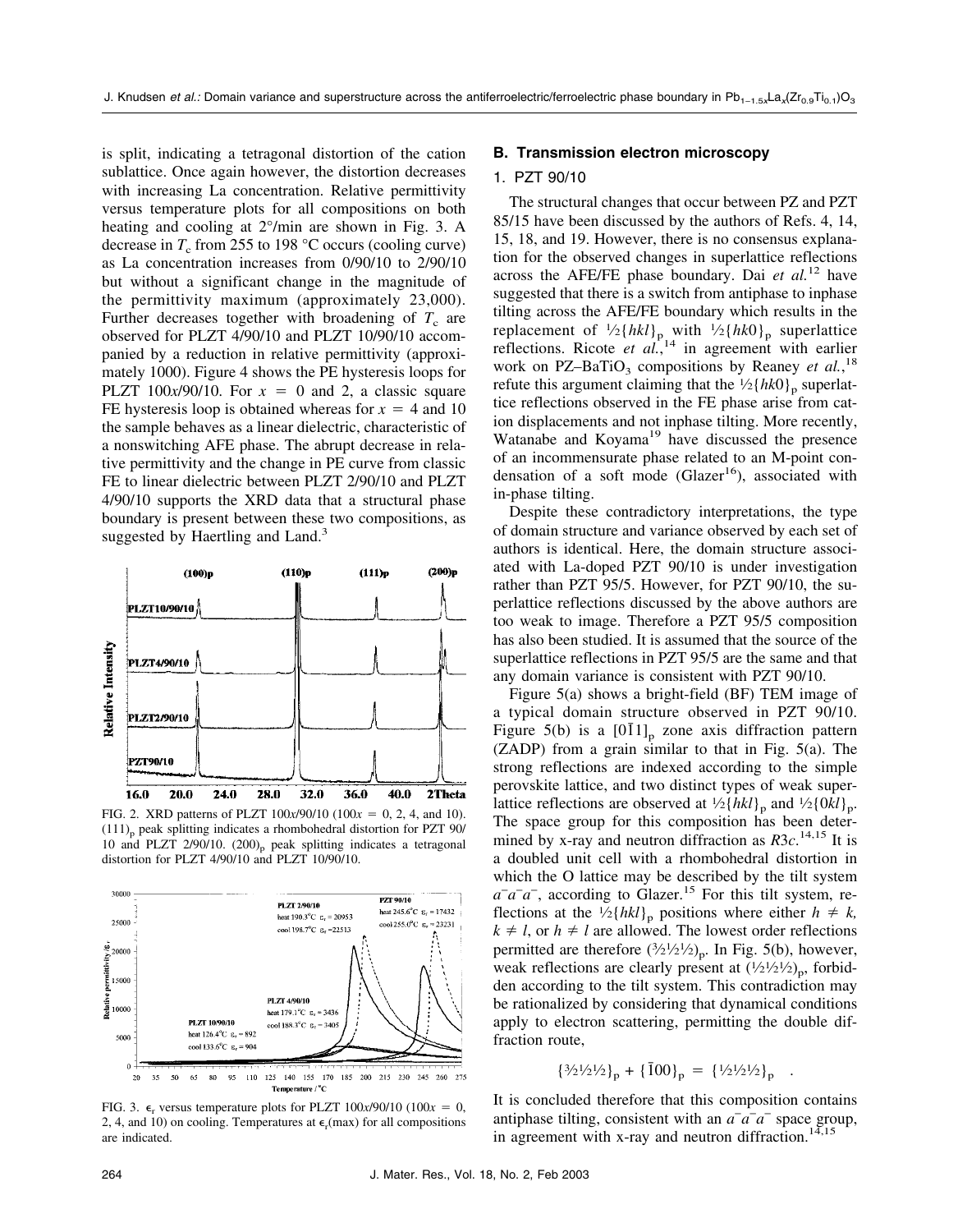

FIG. 4. Polarization versus field loops for PLZT  $100x/90/10$ , where  $100x = 0, 2, 4$ , and 10.

Reflections at the  $\frac{1}{2}$ [0*kl*]<sub>p</sub> positions, also observed in Fig. 5(b), are also forbidden in the  $a^a - a^-$  tilt system. It has been postulated by Dai *et al.*11,12 and Watanabe and Koyama<sup>19</sup> that these reflections arise from inphase rotations of the O-octahedra. However, according to Glazer,  $15,16$  the lowest ordered reflections allowed by inphase tilting are  $\{3/2/20\}_p$ . This reflection is not allowed by the zone law in any  $\langle 110 \rangle_p$  zone axes where *h* must always equal *k* in magnitude, i.e.,

$$
h \times U + k \times V + l \times W = 0 ,
$$
  
\n
$$
\frac{3}{2} \times \bar{1} + \frac{1}{2} \times 1 + 0 \times 0 \neq 0 ,
$$
  
\n
$$
\frac{1}{2} \times \bar{1} + \frac{1}{2} \times 1 + 0 \times 0 = 0 .
$$

If these reflections arise from inphase tilting of Ooctahedra, either the original calculations of  $Glazer^{15,16}$ are incorrect or there is a route for double diffraction. Extensive investigations of systems that contain inphase tilting, e.g.,  $CaTiO<sub>3</sub>$ ,  $^{16,20}$  would indicate that Glazer's original calculations are correct and, furthermore, no route for double diffraction exists in the  $\langle 110 \rangle$  zone axes for simple perovskites. $21$ 

There are two potential sources of superlattice reflections other than octahedral rotations in stoichiometric perovskites, ordering of different cation species and antiparallel displacements of cations. $21$  Members of the PZT solid solution have been structurally refined many times, and there is no evidence of cation ordering. It is

therefore an unlikely source of superlattice. Thus, by elimination, the superlattice reflections at  $\frac{1}{2}$ {*hk*0}<sub>p</sub> must arise from antiparallel cation displacements. This conclusion agrees with the work of Ricote *et al.*<sup>14</sup> and earlier work by Reaney *et al.*<sup>18</sup> on PZ–BaTiO<sub>3</sub>.

The reflections in Fig. 5(b) are too weak to be imaged reliably in dark field (DF). Therefore, as discussed previously, a PZT 95/5 sample was examined which exhibited more intense  $\frac{1}{2}$ {*hk*0}<sub>p</sub> superlattice reflections. Figure 6 is a DF image obtained using a  $\frac{1}{2}$ {*hk*0}<sub>p</sub> reflection with the electron beam parallel with the  $\langle 111 \rangle_p$ zone axis. Hairpin-shaped antiphase boundaries (APB) are present along with isolated APBs. These results are identical to those observed by Watanabe and Koyama,<sup>19</sup> Ricote *et al.*<sup>14</sup> and earlier work on PZ–BaTiO<sub>3</sub> by Reaney *et al.*<sup>18</sup> Furthermore,  $\frac{1}{2}$ {*hk*0}<sub>p</sub> superlattice reflections of this nature have been observed in Pb( $Sc_{1/2}Ta_{1/2}$ ) $O_3$ by Randall *et al.*<sup>22</sup> which give rise to bright regions in DF images when the sample is cooled to −100 °C. Reaney *et al.*<sup>18</sup> and Watanabe and Koyama<sup>19</sup> reported domain variance of the superlattice reflections with  ${hk0}_p$ ,  ${h0l}_p$ , and  ${1/2} {0kl}_p$ , illuminating different regions. The macroscopic symmetry as determined by x-ray and neutron diffraction is *R*3*c*. The domain variance observed in the superlattice reflections suggests that locally the symmetry is lower.

The origin of the  $\frac{1}{2}$ {*hk*0}<sub>p</sub> reflections at the AFE–FE phase boundary in the PZT phase diagram is clearly controversial. So far, none of these reflections have been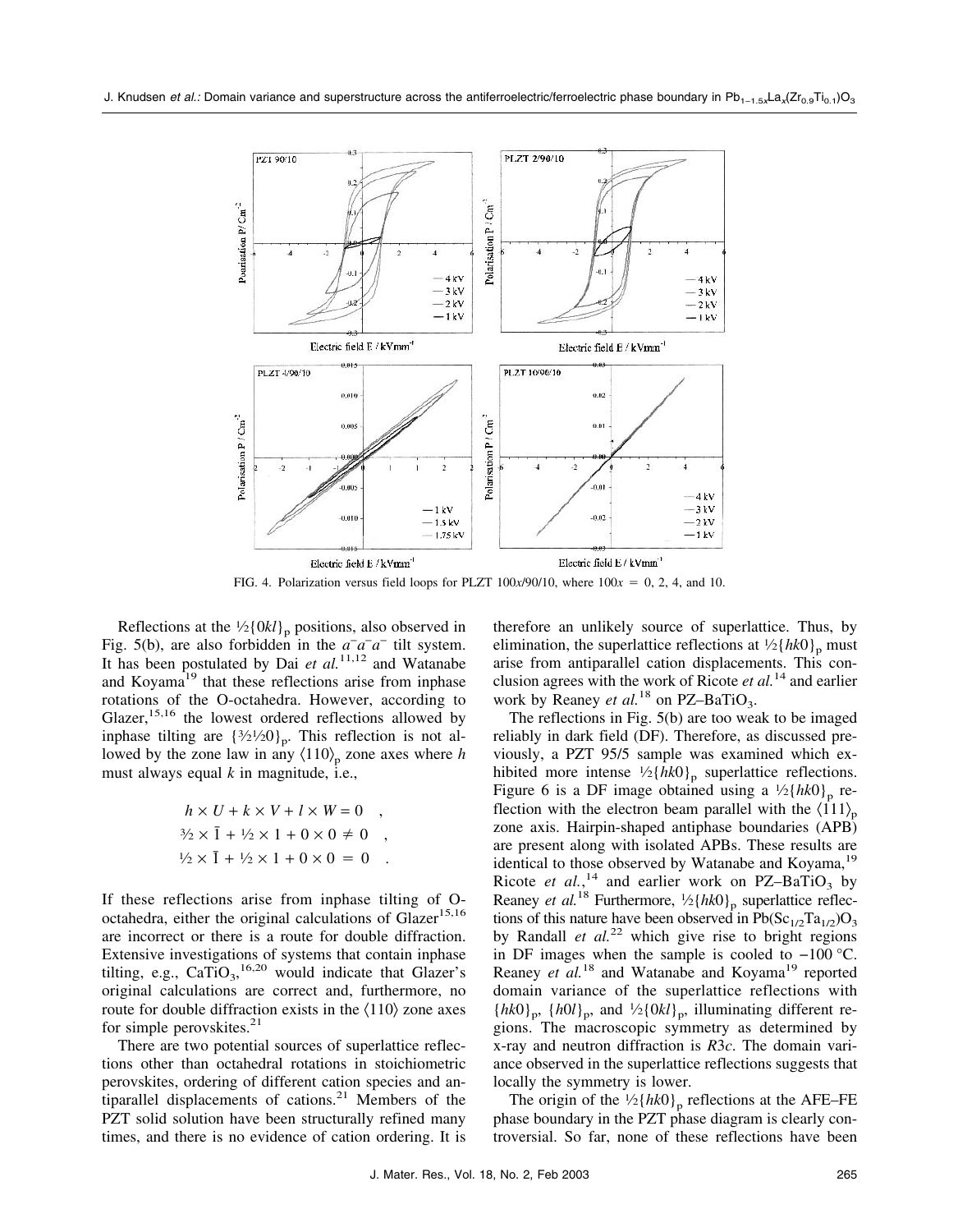

 $(a)$ 





FIG. 5. (a) BF TEM image of the domain structure in a grain of PZT 90/10. (b)  $[0\overline{1}1]_p$  zone axis electron diffraction pattern (ZADP) showing  $\frac{1}{2}$ {*hk*0}<sub>p</sub> and  $\frac{1}{2}$ {*hkl*}<sub>p</sub> superlattice reflections typical of the FE phase.

observed by x-ray or neutron diffraction and Ricote *et al.*<sup>14</sup> have suggested that the superlattice is stabilized by the large surface area/volume ratio in TEM samples. However, the concept of in-phase rotational displacements (tilting) giving rise to  $\frac{1}{2}$ { $h k0$ }<sub>p</sub> reflections, as suggested by Dai *et al.*<sup>11–13</sup> and Watanabe and Koyama,<sup>19</sup> is flawed unless an explanation can be found for their presence in  $\langle 110 \rangle_p$  zones. It is more likely that they arise from cation displacements for which the condition  $h \neq k$  in magnitude does not apply (Sec. IV).

# 2. PLZT 2/90/10

XRD, permittivity, and PE measurements (Figs. 2–4) suggest PLZT 2/90/10 is rhombohedral and FE, consistent with the phase diagram of Haertling and Land.<sup>3</sup> Figures 7 and 8 show a BF TEM image and the associated  $\langle 111 \rangle_p$  ZADPs, respectively, from this composition.



FIG. 6. DF TEM image of a grain in PZT 95/5 obtained using the  $1/2$ {*hk*0}<sub>p</sub> superlattice reflection indicated in the inset  $\langle 111 \rangle$ <sub>p</sub> ZADP.

A complex modulated domain structure is observed in the majority of the grain (A), but nonmodulated regions are also present (B). The modulated domain structure gives rise to weak  $\frac{1}{2}$ {*hk*0}<sub>p</sub> superlattice reflections in the  $\langle 111 \rangle_p$  ZADP associated with the FE rhombohedral phase,<sup>18</sup> while nonmodulated domains exhibit incommensurate streaking along  $\langle 110 \rangle_p$  typical of the AFE<sub>T/In</sub> phase discussed by Xu *et al.*8–10 and Reaney *et al.*<sup>18</sup>

Macroscopically, PLZT 2/90/10 behavior is dominated by the FE phase, which is present in most grains. This gives rise to a large permittivity maximum typical of a polar phase transition. However, there is inevitably a distribution of  $La^{3+}$  within the sample and some regions will have sufficient on the A site to stabilize the  $AFE_{T/In}$ phase. This heterogeneity even occurs within grains which often demonstrate the coexistence of  $AFE_{T/In}$ and FE regions. The FE regions are identified by the  $\frac{1}{2}$ {*hk*0}<sub>p</sub> reflections discussed extensively in Sec. III. B. 1. Their disappearance in the  $AFE_{T/In}$  has been previously observed in Sn- and Ba-doped compositions by Xu *et al.*<sup>8</sup> and Reaney *et al.*<sup>18</sup>

### 3. PLZT 4/90/10

In agreement with the phase diagram of Haertling and Land, $3$  XRD, permittivity, and PE measurements (Figs. 2–4) confirm that PLZT 4/90/10 is tetragonal and AFE. Furthermore,  $\langle 111 \rangle_p$  and  $\langle 001 \rangle_p$  zone axis electrondiffraction patterns frequently reveal an incommensurate modulation similar to that in Fig. 8.

Figures 9 and 10 show a BF TEM image and the associated  $\langle 110 \rangle_p$  ZADPs, respectively, of a typical grain in PLZT 4/90/10. The  $\langle 110 \rangle_p$  ZADPs have been recorded from alternate domains within the grain shown in Fig. 9.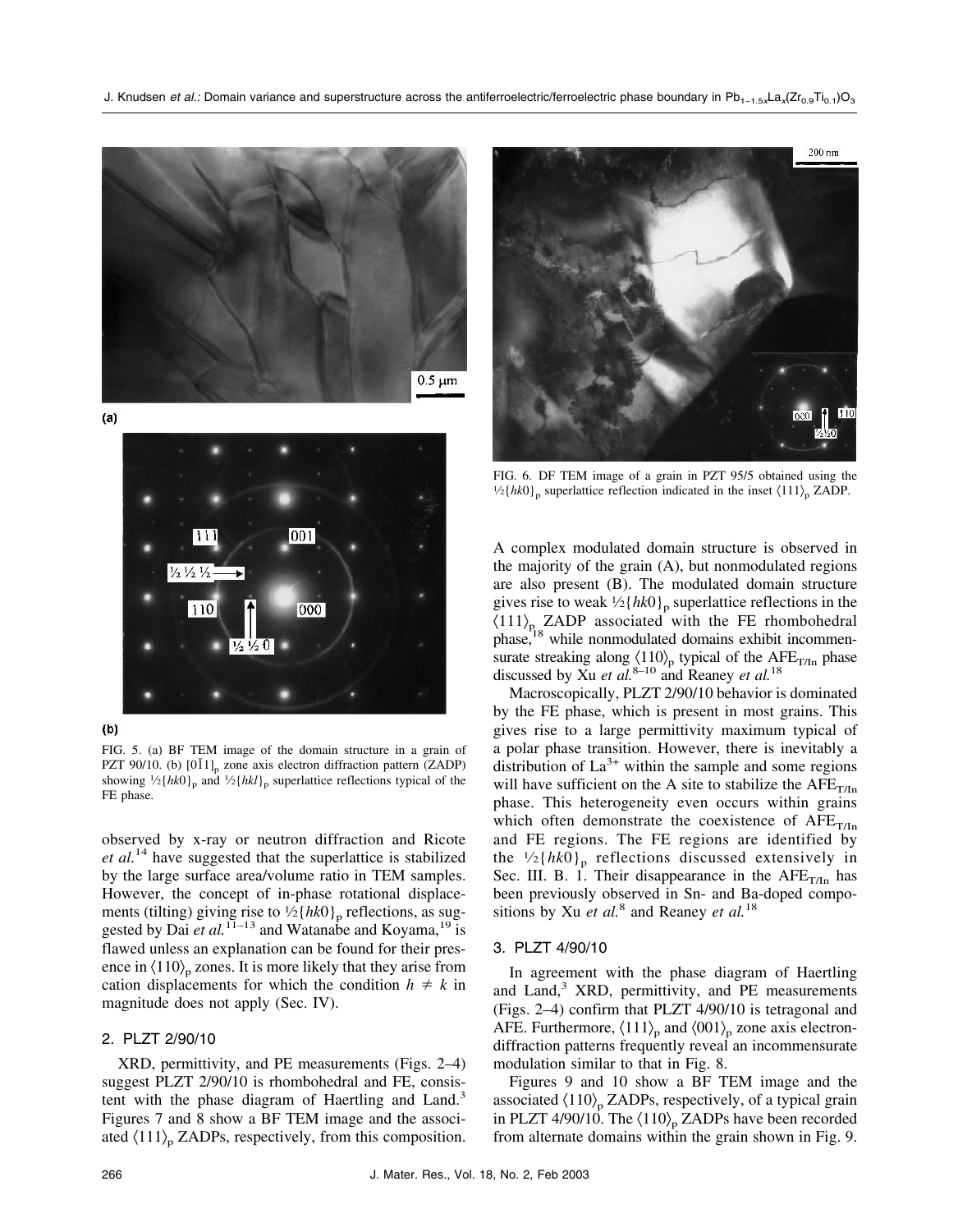

FIG. 7. BF TEM image showing (A) modulated and (B) nonmodulated domain structure in a grain of PLZT 2/90/10.

Strong discrete  $\frac{1}{2}$ {*hkl*}<sub>p</sub> superlattice reflections arise from some domains, whereas adjacent domains do not show these spots even after long exposure times (50 s).  $\frac{1}{2}$ {*hkl*}<sub>p</sub> reflections result from rotations of the octahedra in antiphase and are given a "-ve" superscript in the Glazer notation.<sup>15,16</sup> Structural refinements of the PZT 90/10 have determined the presence of an *a*<sup>−</sup> *a*− *a*<sup>−</sup> tilt system consistent with the rhombohedral FE distortion.<sup>14</sup> In the *a*<sup>−</sup> *a*− *a*<sup>−</sup> tilt system, electron-diffraction simulations suggest that  $\frac{1}{2}$ {*hkl*}<sub>p</sub> reflections appear in  $\frac{6}{12}$  of  $\langle 110 \rangle_p$ zone axes. Although axes are tilted in antiphase and all  $\frac{1}{2}$ {*hkl*}<sub>p</sub> could theoretically occur, 50% are absent due to symmetry considerations; i.e., all tilt angles are equal giving a net rotation around  $\langle 111 \rangle_p$ . For the tilt systems  $a^0 a^0 c^-$  (one axis tilted in antiphase) and  $a^0 b^- b^-$  (two axes tilted in antiphase with equivalent amplitudes), electrondiffraction simulations suggest that  $\frac{8}{12}$  and  $\frac{10}{12}$   $\langle 110 \rangle_p$ directions contain  $\frac{1}{2}$ {*hkl*}<sub>p</sub> spots, respectively. Therefore, it is difficult to ascribe unambiguously a tilt system based uniquely on the domain variance of the  $\langle 110 \rangle_p$ directions, except by the statistical analysis of several tens of domains. However, Glazer<sup>16</sup> suggests that the tilt system present in a perovskite reflects its macroscopic symmetry. Hence, it is proposed that the tilt system for PLZT 4/90/10 is tetragonal and gives rise to  $\frac{1}{2}$ {*hkl*}<sub>n</sub> reflections. Only  $a^0 a^0 c^-$  of the systems described by Glazer satisfies this criteria. The domain variance of the superlattice (Figs. 9 and 10) is consistent with but does not confirm this premise, but it should be noted that refinement of neutron-diffraction data recently performed by Corker *et al.* (1997)<sup>23</sup> reported an  $a^0b^-b^$ tilt system for PZ. This tilt system gives rise to an orthorhombic oxygen sublattice consistent with the orthorhombic cation sublattice described by the antiparallel Pb displacements.



 $(a)$ 





FIG. 8.  $\langle 111 \rangle_p$  ZADPs associated with Fig. 6 for (a) modulated domain structure showing  $\frac{1}{2}$ {*hk*0}<sub>p</sub> superlattice reflections and (b) nonmodulated domain structure exhibiting incommensurate streaking and reflections along the [110] direction.

#### 4. PLZT 10/90/10

In agreement with the phase diagram of Haertling and Land,<sup>3</sup> XRD, permittivity, and PE measurements (Figs. 2–4) suggest that PLZT 10/90/10 is  $AFE<sub>T/In</sub>$ . A BF TEM image and  $\langle 100 \rangle_p$  ZADPs of PLZT 10/90/10 are shown in Figs. 11 and 12, respectively. Domains, alternately featureless and containing a bright and dark "patchwork" of contrast, are observed. Incommensurate satellite reflections and streaking along  $\langle 110 \rangle_p$  directions appear in  $\langle 100 \rangle$  diffraction patterns recorded from the patchwork domain structure but not from featureless domains. Two explanations are possible; first, the domains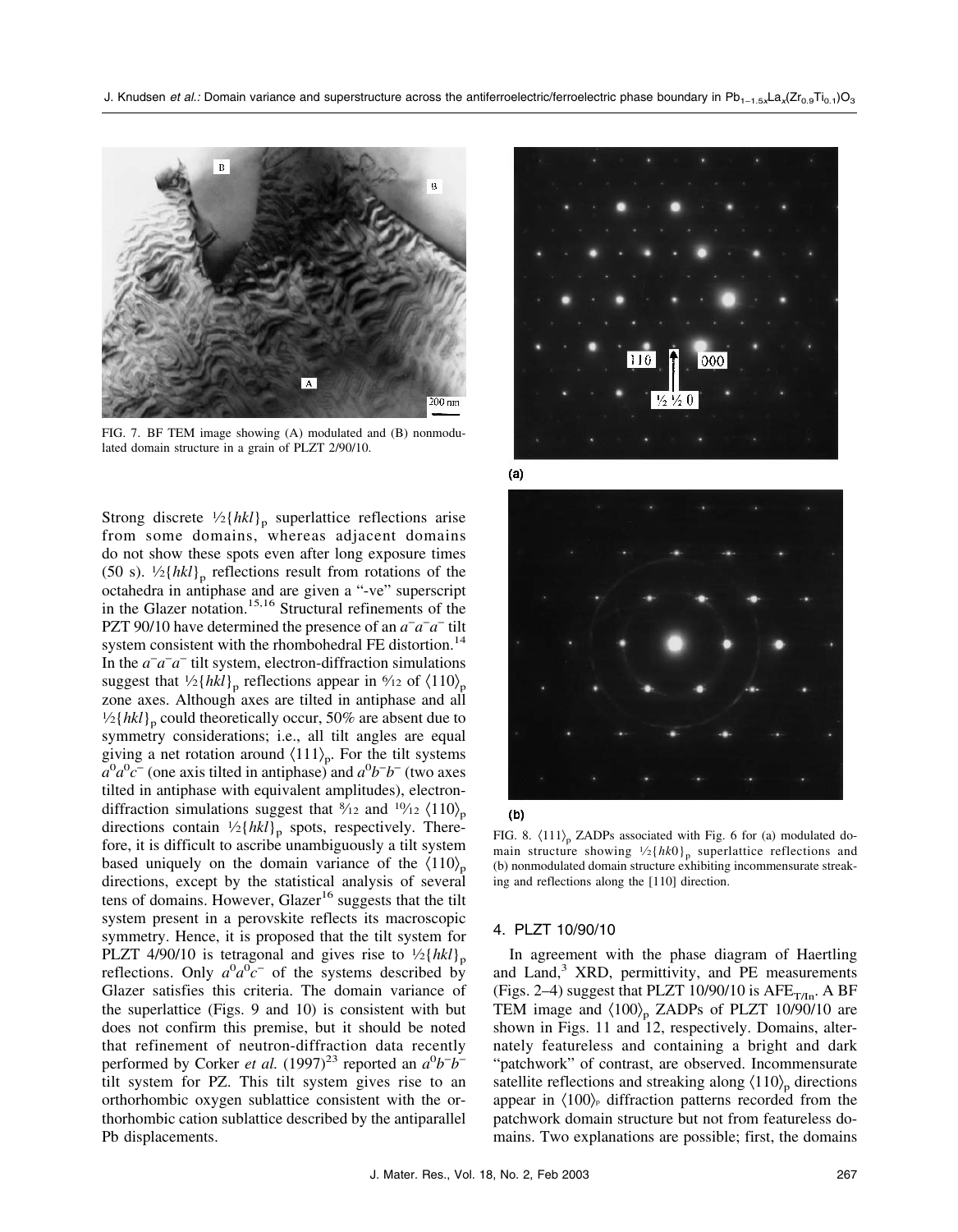

FIG. 9. BF TEM image showing the domain structure in a grain of PLZT 4/90/10.

represent regions which are alternately paraelectric and  $AFE_{T/In}$ . The former phase would not give rise to superstructure in diffracted images. The second and, in our view more likely explanation, is that the incommensurate modulation occurs in 2D only (e.g., in the *a*, *b* plane of the perovskite cell) and that perpendicular to this plane (i.e., parallel to a  $[001]_p$  rather than  $[100]_p$  or  $[010]_p$  zone axis) the incommensurate reflections are forbidden.

Figure 8 (PLZT 2/90/10) shows a modulated superstructure identical to that observed in Fig. 12 except the incommensurate reflections are elucidated in  $\langle 111 \rangle_p$ rather than  $\langle 001 \rangle_p$  zone axes. In Fig. 8, the fundamental reflections are indexed according to a simple perovskite lattice and the spots nearest to 000 are  $(hk0)$ <sub>p</sub>,  $(h0l)$ <sub>p</sub>, and  $(0kl)$ <sub>p</sub>. It is clear therefore that the incommensurate modulation only occurs along  $[hk0]_p$  directions and not along  $[h0l]_p$  and  $[0kl]_p$ . If this crystallographic information is adapted for  $\langle 001 \rangle_p$  zone axes, an incommensurate modulation may only be observed according to the zone law in  $[001]_{\text{p}}$  and not in  $[100]_{\text{p}}$  and  $[010]_{\text{p}}$  directions. The origin of the patchwork contrast, however, remains to be elucidated.

### **IV. DISCUSSION**

The domain structure in PLZT (100*x*/90/10) shows distinct changes as a function of *x*. From  $100x = 0 \rightarrow 2$ , a rhombohedral FE phase dominates with superlattice reflections at  $\frac{1}{2}$ {*hkl*}<sub>p</sub> positions associated with octahedral rotations in antiphase, consistent with an *R*3*c* space group. In addition,  $\frac{1}{2}$ {*hk*0}<sub>p</sub> reflections, forbidden according to the macroscopic symmetry, are also present. Without neutron/x-ray data any structural model which explains the reflections is, by definition, speculation. However, the TEM observations are irrefutable and the



FIG. 10.  $\langle 110 \rangle_p$  ZADPs from the grain in Fig. 8 representing domains A–D.  $\frac{1}{2}$ {*hkl*}<sub>p</sub> superlattice reflections associated with antiphase tilting are present in domains A and C but absent in B and D.

key facts known about the appearance of  $\frac{1}{2}$ {*hk*0}<sub>p</sub> spots are the following: (i) They always occur in samples close to the AFE/FE phase boundary. (ii) They diminish monotonically in intensity as compositions plot away from the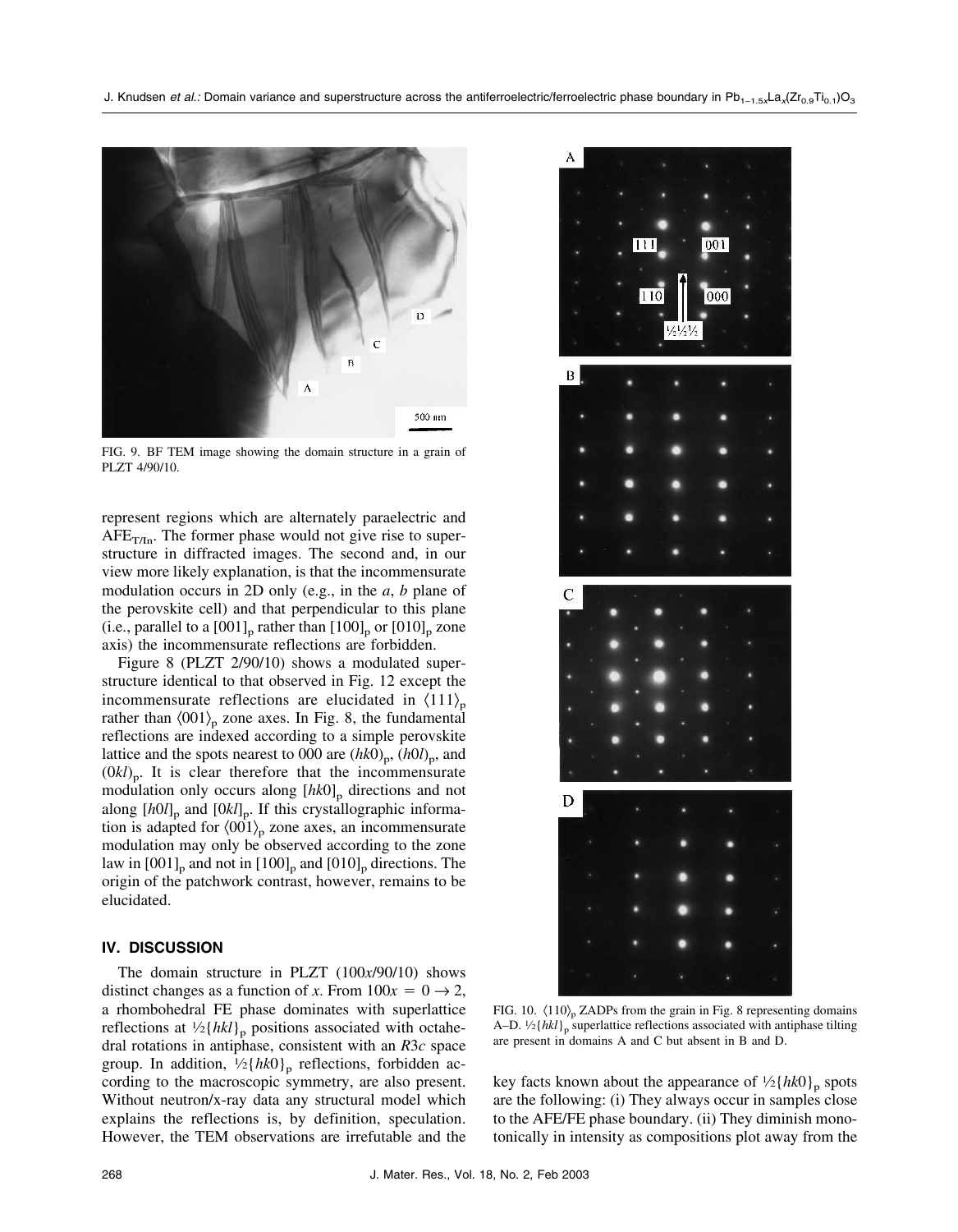

FIG. 11. BF TEM image of a PLZT 10/90/10 grain. Patchwork domain structure (B) is observed adjacent to domains free from such contrast (A).

AFE/FE phase boundary. (iii) AFE phases have  $\langle 110 \rangle_p$ antiparallel displacements. (iv) FE phases near AFE/FE phase boundaries are always rhombohedral. (v) Both FE and AFE phases are tilted in antiphase. (vi) There is no x-ray/electron/neutron diffraction evidence for the presence of inphase tilting.

The following model assumes only antiphase and not inphase rotations of the octahedra and is consistent with the above facts. It is assumed that there is competition between the different distortions of the oxygen and cation sublattices associated with the AFE and FE phase in compositions close to the phase boundary. For distortions of the oxygen sublattice, it is generally accepted that the perovskite tolerance factor, *t*, controls the onset of octahedral rotations and is given by

$$
t = R_{\rm A} + R_{\rm B}/\sqrt{2(R_{\rm B} + R_{\rm O})} \quad ,
$$

where  $R_A$  and  $R_B$  are the average A- and B-site ionic radius and  $R<sub>O</sub>$  is the oxygen ion radius in the appropriate coordinations. In general, the AFE phase is favored if *t* is low. PZ has the lowest *t* (0.98) in the PZT solid solution which increases with the addition of PT. La substitution on the A site decreases *t*, since  $La^{3+}$  (1.36 Å) is smaller than  $Pb^{2+}$  (1.49 Å), thereby inducing an AFE phase in, e.g., PLZT 4/90/10. In AFE compounds, the Pb displacements in the  $\langle 110 \rangle_p$  directions are coupled to antiphase rotations of the octahedra. PZ has an  $a^0b^-b^-$  tilt system (PLZT 4/90/10 probably  $a^0 a^0 c^-$ ) whereas an  $a^- a^- a^-$  system is present in the FE rhombohedral phase according to



FIG. 12.  $\langle 100 \rangle_p$  zone axis electron-diffraction patterns from a grain of PLZT 10/90/10 representing domains A and B, respectively, in Fig. 12. Incommensurate streaking and satellite reflections only arise from regions of the patchwork contrast.

neutron and x-ray refinements.<sup>14,15</sup> It is proposed that, near the phase boundary, the tilt system in the FE phase is locally  $a^-b^-b^-$  where  $a \approx b$ . Essentially there is competition between AFE and FE phases at critical tolerance factors and *a*<sup>−</sup> *b*− *b*<sup>−</sup> represents an intermediate tilt system between  $a^a a^- a^-$  (FE<sub>R</sub>) and both  $a^0 b^- b^-$  (AFE<sub>O</sub>) and  $a^0 a^0 c^-$  (AFE<sub>T/In</sub>). In any given region this would couple to a Pb displacement with a main component along  $\langle 111 \rangle_p$  and smaller components in antiparallel along  $\langle 110 \rangle_p$ . Provided the regions are small (2–3 nm) and adjoining regions have components in different  $\langle 110 \rangle_p$  directions, the net result would be a macroscopically averaged  $\langle 111 \rangle_p$  displacement and structure. However, each nanosized region would effectively be monoclinic.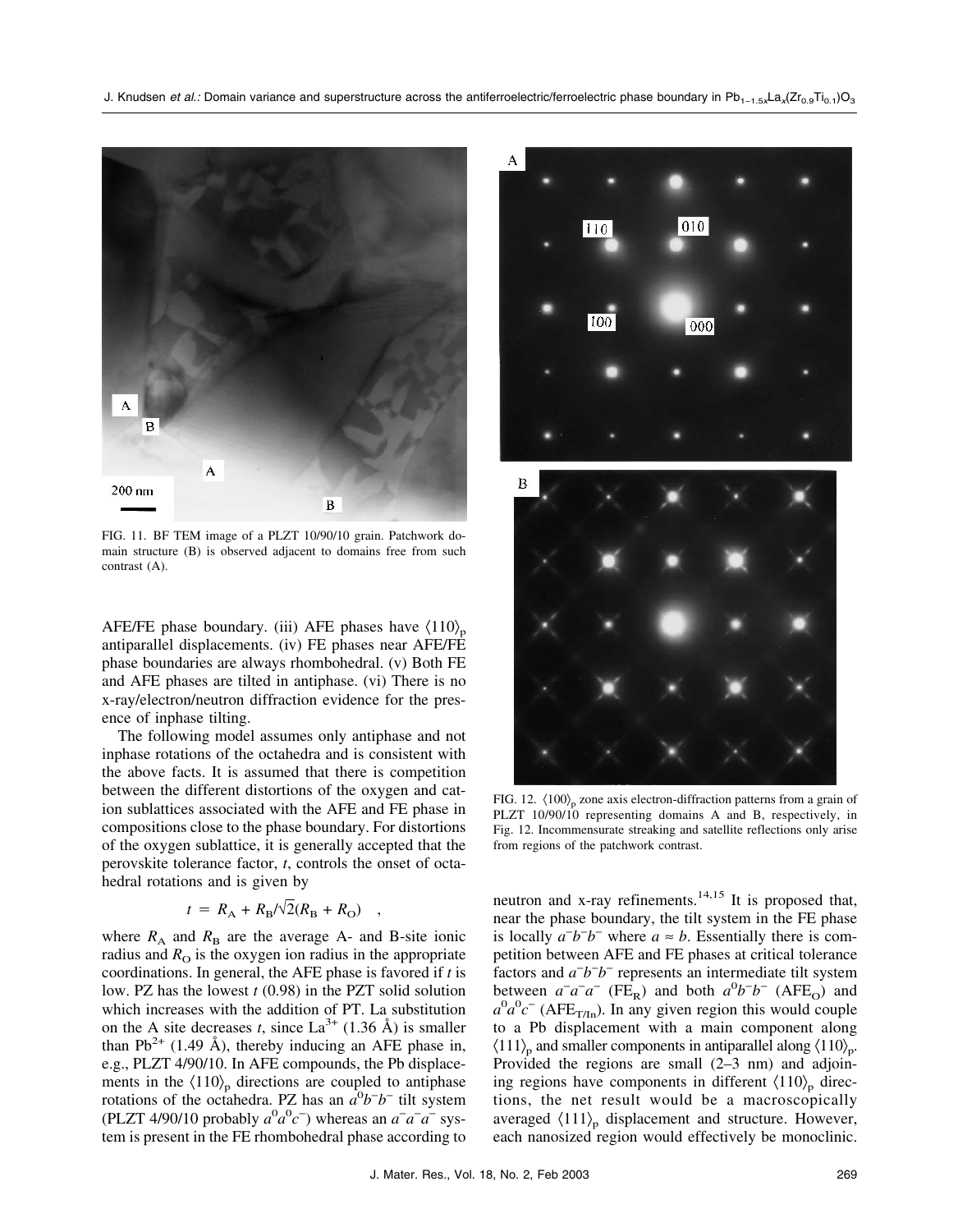This concept is consistent with all observations and has been postulated previously by Reaney *et al.*, <sup>18</sup> who observed domain variance in PBZT ceramics using 1⁄2{*hk*0} reflections in a  $\langle 111 \rangle_p$  zone axis at the AFE/FE phase boundary, indicating a monoclinic structure.

The most likely space group to accommodate the above structural features is *Pc*, which is a monoclinic subgroup of *R*3*c*. *Pc* has sufficient degrees of freedom on the O sites to allow antiphase rotations around all three pseudocubic axes in a manner consistent with tilt system no. 13 (listed as  $a^-b^-b^-$  but represented as  $a^-a^-c^-$  in the proposed structural model). Furthermore, the Pb sites allow antiparallel modulations along  $\langle 110 \rangle_p$  directions of the parallel, ferroelectric  $\langle 111 \rangle_p$  displacements. Simulations only provide information for one domain variant and do not imitate multidomain scattering observed in experimental diffraction patterns. Nonetheless, structural models based on *Pc* ( $\sqrt{2}a_0 \times \sqrt{2}a_0 \times 2a_0$ , where  $a_0$  is the pseudocubic lattice parameter) give rise to weak reflections in electron diffraction of the type 1⁄2{*hkl*} associated with antiphase rotations of the O octahedra along with  $1/2$ { $hk$ 0} spots which arise when antiparallel modulations along 〈110〉 are applied to the ferroelectric, parallel  $\langle 111 \rangle_p$  displacement, Fig. 13. If multidomain, dynamic (double diffraction) scattering is assumed, then the proposed structural model reproduces the electrondiffraction patterns obtained from the FE phase adjacent to AFE/FE phase boundary.

As La content increases  $(100x = 4)$ , the compound becomes macroscopically tetragonal, which is accompanied by a large decrease in maximum permittivity and a change in PE behavior from classic FE to linear dielectric. Haertling and Land<sup>3</sup> referred to this phase as  $AFE_T$ , but electron-diffraction patterns reveal this phase to be incommensurate with a modulation along  $\langle 110 \rangle$ <sub>p</sub> directions. This phase has, therefore, been designated throughout the text as  $AFE_{T/In}$ . The switch from  $FE_R$  to  $AFE_{T/In}$ is most likely accompanied by a change in tilt system from  $a^{\dagger} a^{\dagger} a^{\dagger}$  (or  $a^{\dagger} b^{\dagger} b^{\dagger}$  where  $a \approx b$ ) to  $a^0 a^0 c^{\dagger}$ . It is the latter tilt system that persists as La content increases ( $100x = 10$ ), sustaining a macroscopic tetragonal distortion.

These compounds have applications as high strain transducers and large energy storage capacitors. One of the limiting criteria for the usage of AFE/FE phase change compounds is the large electrical hysteresis



FIG. 13. Electron diffraction simulations using a structural model based on space group *Pc* of the major pseudocubic zone axes for the FE phase adjacent to the AFE/FE phase boundary. The patterns have been simulated and thus indexed using a  $\sqrt{2}a_0 \times \sqrt{2}a_0 \times 2a_0$  unit cell whose *a* and *b* directions are at 45° to those of the pseudocubic perovsite cell but with a common *c* axis.  $\frac{1}{2}$ {hk0}<sub>p</sub> and  $\frac{1}{2}$ {hk1}<sub>p</sub> reflections are indicated by arrows and circles, respectively.